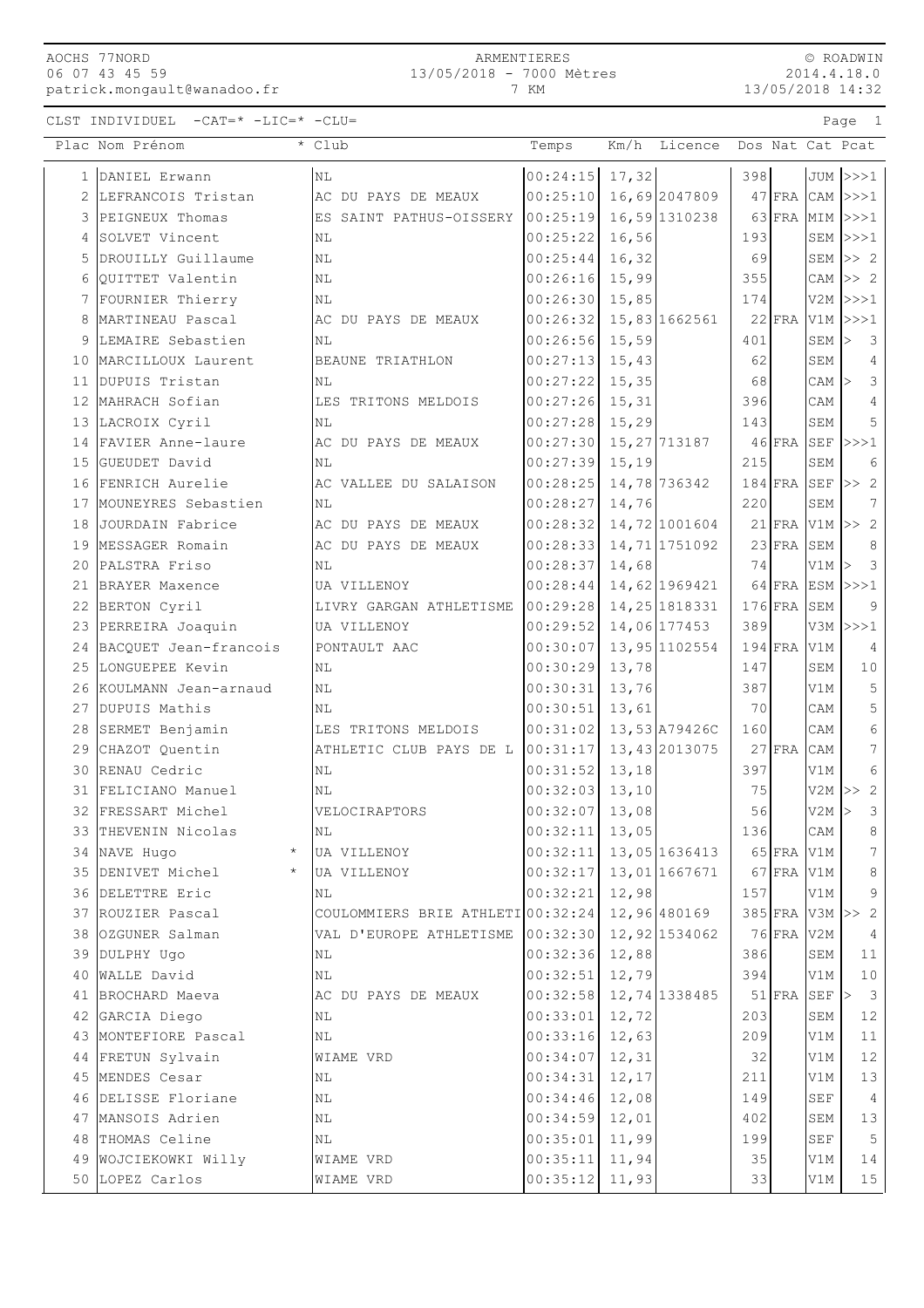|  | AOCHS 77NORD   |                             |
|--|----------------|-----------------------------|
|  | 06 07 43 45 59 |                             |
|  |                | patrick.mongault@wanadoo.fr |

© ROADWIN 2014.4.18.0 13/05/2018 14:32

CLST INDIVIDUEL -CAT=\* -LIC=\* -CLU= Page 2

|    | Plac Nom Prénom                | * Club                  | Temps            |        | Km/h Licence  |           |         |                      | Dos Nat Cat Pcat                    |
|----|--------------------------------|-------------------------|------------------|--------|---------------|-----------|---------|----------------------|-------------------------------------|
|    | 51 BEAUCHAMP Pascal            | NL                      | 00:35:15         | 11,91  |               | 186       |         | V2M                  | 5                                   |
| 52 | ROSIER Alain<br>$^\star$       | LIVRY GARGAN ATHLETISME | 00:35:30         |        | 11,83 1648699 |           |         | $45$ $FRA$ $V3M$     | $\overline{3}$<br>$\geq$            |
| 53 | DUVAL David                    | ΝL                      | 00:35:43         | 11,76  |               | 400       |         | SEM                  | 14                                  |
| 54 | MOHR Celine                    | RUNNING NANTEUIL        | 00:35:46         | 11,74  |               | 44        |         | SEF                  | 6                                   |
| 55 | CHAZOT Marc                    | NL                      | 00:35:46         | 11,74  |               | 26        |         | V <sub>2</sub> M     | 6                                   |
| 56 | BECKLER Virginie               | ΝL                      | 00:36:09         | 11,62  |               | 170       |         | SEF                  | 7                                   |
| 57 | THIESSART Jerome               | ΝL                      | 00:36:23         | 11,54  |               | 135       |         | V1M                  | 16                                  |
| 58 | KNIPPER Helene                 | AC PAYS MEAUX           | 00:36:29         | 11,51  |               | 49        |         | SEF                  | 8                                   |
| 59 | LEFEVRE Jean-michel<br>$\star$ | UA VILLENOY             | 00:36:29         |        | 11,51 456728  |           | 388 FRA | V3M                  | 4                                   |
| 60 | MIGEON Yann                    | ΝL                      | 00:36:32         | 11,50  |               | 78        |         | ESM                  | $>>$ 2                              |
| 61 | MARCO Stephanie                | ΝL                      | 00:36:43         | 11,44  |               | 148       |         | V1F                  | >>>1                                |
| 62 | WALLE Magalie                  | ΝL                      | 00:37:09         | 11,31  |               | 393       |         | V1F                  | >> 2                                |
| 63 | DESCLOUX Frederic              | NL                      | 00:37:37         | 11,17  |               | 354       |         | SEM                  | 15                                  |
| 64 | VIDAL Francois                 | ΝL                      | 00:37:50         | 11, 10 |               | 127       |         | V2M                  | 7                                   |
| 65 | HAREL Marie                    | VELOCIRAPTORS           | 00:37:52         | 11,09  |               | 60        |         | CAF                  | >>>1                                |
| 66 | DELAREUX Vincent               | WIAME VRD               | 00:37:54         | 11,08  |               | 31        |         | SEM                  | 16                                  |
| 67 | DE FREITAS Morgane             | ΝL                      | 00:38:17         | 10,97  |               | 123       |         | CAF                  | >> 2                                |
| 68 | AUPERT MARIE Charlotte         | ΝL                      | 00:38:31         | 10,90  |               | 313       |         | SEF                  | 9                                   |
| 69 | VANDAELE Angeline              | TEAM EXAEQUO            | 00:38:47         | 10,83  |               | 58        |         | V1F                  | $\geq$<br>$\overline{\mathbf{3}}$   |
| 70 | HANCYK Yoann                   | ΝL                      | 00:38:49         | 10,82  |               | 72        |         | SEM                  | 17                                  |
| 71 | CASCUA Anais                   | N <sub>L</sub>          | 00:38:50         | 10,82  |               | 166       |         | <b>ESF</b>           | >>>1                                |
| 72 | LINY Laetitia                  | NL                      | 00:38:55         | 10,79  |               | 403       |         | <b>SEF</b>           | 10                                  |
| 73 | BELIN Michel                   | NL                      | 00:38:58         | 10,78  |               | 28        |         | V3M                  | 5                                   |
| 74 | CASCUA Elisabeth               | ΝL                      | 00:39:11         | 10,72  |               | 167       |         | V2F                  | >>>1                                |
| 75 | POUGET Nathalie                | ΝL                      | 00:39:19         | 10,68  |               | 192       |         | SEF                  | 11                                  |
| 76 | RIVIERE Audrey                 | NL                      | 00:39:46         | 10,56  |               | 204       |         | SEF                  | 12                                  |
| 77 | $\star$<br>RIBEIRO Carla       | PASS RUNNING FFA        | 00:39:49         |        | 10,55 T304305 | $164$ FRA |         | V1F                  | $\overline{4}$                      |
|    | 78 VEDOVATI Jessica            | NL                      | 00:40:20         | 10,41  |               | 317       |         | SEF                  | 13                                  |
| 79 | GENIN LOUAT Celine             | ΝL                      | 00:40:22         | 10,40  |               | 52        |         | V1F                  | 5                                   |
| 80 | LAURENT Beatrice               | AC PAYS MEAUX           | 00:40:24         | 10,40  |               | 50        |         | V1F                  | 6                                   |
| 81 | GHEMRANI Yasmina               | NL                      | 00:40:28         | 10, 38 |               | 40        |         | V2F                  | >> 2                                |
| 82 | LECOMTE Regis                  | ΝL                      | 00:40:28         | 10,38  |               | 43        |         | V2M                  | 8                                   |
|    | 83 GRESSET Armelle             | $\rm NL$                | $00:40:28$ 10,38 |        |               | 41        |         | V1F                  | $7\phantom{.}$                      |
|    | 84 RITA Francisco              | NL                      | 00:40:28         | 10,38  |               | 42        |         | V1M                  | 17                                  |
|    | 85 GRESSET Armelle             | $\rm NL$                | 00:40:28         | 10,38  |               | 152       |         | $\operatorname{SEF}$ | $1\,4$                              |
|    | 86 CHABOT Louanne              | VELOCIRAPTORS           | 00:40:34         | 10, 35 |               | 53        |         | CAF                  | $\overline{\mathbf{3}}$<br>$\rm{>}$ |
| 87 | DORIONS Aurelie                | ΝL                      | 00:40:54         | 10,27  |               | 168       |         | <b>SEF</b>           | $1\,5$                              |
| 88 | ORANVILLE Maud                 | $\rm NL$                | 00:40:54         | 10,27  |               | 409       |         | <b>SEF</b>           | 16                                  |
| 89 | RICHARD Corine                 | ΝL                      | 00:41:01         | 10, 24 |               | 399       |         | V1F                  | 8                                   |
| 90 | HANQUEZ Clemence               | ΝL                      | 00:41:05         | 10, 22 |               | 36        |         | V1F                  | 9                                   |
| 91 | PISSELOUP Virginie             | $\rm NL$                | 00:41:08         | 10, 21 |               | 217       |         | SEF                  | 17                                  |
|    | 92 ROBINET Herve               | ΝL                      | 00:41:08         | 10,21  |               | 39        |         | V2M                  | 9                                   |
|    | 93 ABDALLAH Toumi              | HANDI FUN SPORT         | 00:41:10         | 10, 20 |               | 61        |         | V1M                  | $1\,8$                              |
|    | 94 FREX Benjamin               | ΝL                      | 00:41:11         | 10, 20 |               | 218       |         | V1M                  | 19                                  |
|    | 95 DAHDAH Farida               | ΝL                      | 00:41:17         | 10, 17 |               | 128       |         | V1F                  | $10$                                |
|    | 96 MACHUEL Celine              | $\rm NL$                | 00:41:17         | 10, 17 |               | 189       |         | <b>SEF</b>           | $1\,8$                              |
| 97 | SCHRYVE Justine                | ΝL                      | 00:41:17         | 10, 17 |               | 141       |         | SEF                  | 19                                  |
| 98 | MARTIN Benjamin                | $\rm NL$                | 00:41:20         | 10, 16 |               | 142       |         | SEM                  | $1\,8$                              |
| 99 | WIECZOREK Fabrice              | ΝL                      | 00:41:23         | 10, 15 |               | 159       |         | V2M                  | $10$                                |
|    | 100 HELLARD Anais              | ΝL                      | 00:41:26         | 10, 14 |               | 59        |         | $\operatorname{SEF}$ | $20$                                |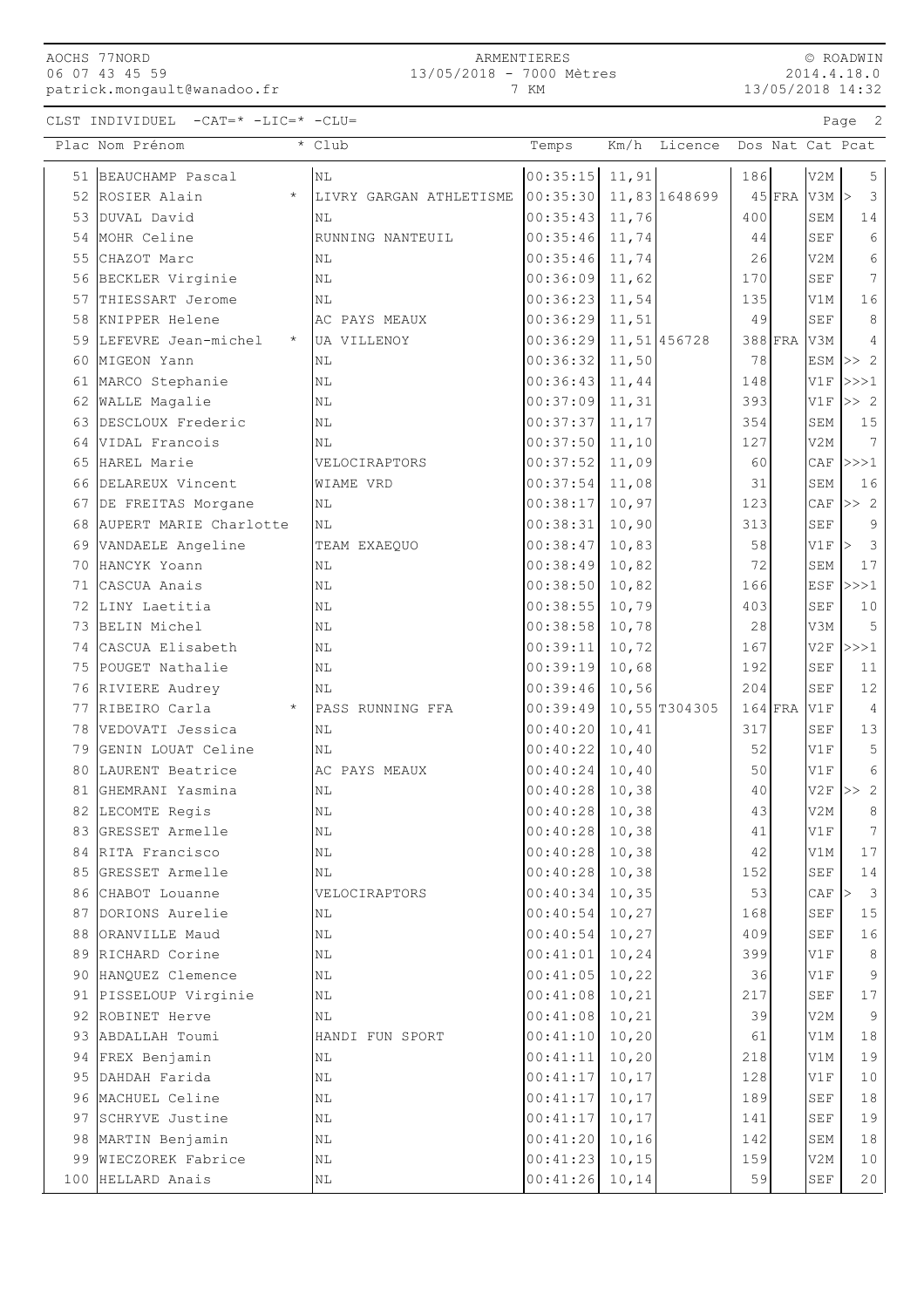## AOCHS 77NORD 06 07 43 45 59 patrick.mongault@wanadoo.fr

## ARMENTIERES 13/05/2018 - 7000 Mètres

7 KM

© ROADWIN 2014.4.18.0 13/05/2018 14:32

CLST INDIVIDUEL -CAT=\* -LIC=\* -CLU= Page 3

| Plac Nom Prénom             | * Club                  | Temps                    |        | Km/h Licence |     |           |                      | Dos Nat Cat Pcat                        |
|-----------------------------|-------------------------|--------------------------|--------|--------------|-----|-----------|----------------------|-----------------------------------------|
| 101 COURAM Caroline         | $\rm NL$                | $00:41:43$ 10,07         |        |              | 188 |           | SEF                  | 21                                      |
| 102 VIVIEN Veronique        | TC OMOIS                | $00:41:50$ 10,04 A09185C |        |              | 140 |           | V2F                  | $\overline{\mathbf{3}}$<br>$\mathsf{I}$ |
| 103 KOPP Pascale            | N <sub>L</sub>          | 00:41:51                 | 10,04  |              | 37  |           | <b>SEF</b>           | 22                                      |
| 104 LEFEBVRE Edwige         | N <sub>L</sub>          | $00:41:53$ 10,03         |        |              | 156 |           | V2F                  | $\overline{4}$                          |
| 105 BONNEAU Virginie        | N <sub>L</sub>          | 00:41:58                 | 10,01  |              | 25  |           | <b>SEF</b>           | 23                                      |
| 106 COULOMB Nadege          | N <sub>L</sub>          | 00:42:00                 | 10,00  |              | 213 |           | V1F                  | 11                                      |
| 107 WECKER Paul             | NL                      | 00:42:02                 | 09,99  |              | 73  |           | V3M                  | 6                                       |
| 108 JEHU Vincent            | ATHLETIQUE CLUB DU PAYS | $00:42:16$ 09,948746922  |        |              | 207 |           | SEM                  | 19                                      |
| 109 IINCONNU                | NL                      | 00:42:17                 | 09,93  |              | 501 |           | SEM                  | 20                                      |
| 110 DURIEUX Julie           | NL                      | 00:42:18                 | 09,93  |              | 169 |           | $\operatorname{SEF}$ | 24                                      |
| 111 CHIARUGI Valerie        | NL                      | 00:42:21                 | 09, 92 |              | 144 |           | V1F                  | $12$                                    |
| 112 LEBON Priscilla         | NL                      | 00:42:30                 | 09,88  |              | 146 |           | <b>SEF</b>           | 25                                      |
| 113 SURAY Emilie<br>$\star$ | PASS RUNNING FFA        | $00:42:37$ 09,86 T305892 |        |              |     | $165$ FRA | $\rm{V1F}$           | 13                                      |
| 114 POZO Delphine           | NL                      | $00:42:44$ 09,83         |        |              | 187 |           | SEF                  | 26                                      |
| 115 QUITTET Celine          | <b>NL</b>               | 00:42:47                 | 09,82  |              | 356 |           | V1F                  | 14                                      |
| 116 MARAIS Julie            | <b>NL</b>               | 00:42:50                 | 09,81  |              | 153 |           | <b>SEF</b>           | 27                                      |
| 117 HENEAU Jessica          | <b>NL</b>               | 00:42:52                 | 09,80  |              | 182 |           | <b>SEF</b>           | 28                                      |
| 118 DEREAT Cedric           | NL                      | 00:42:53                 | 09,79  |              | 183 |           | SEM                  | 21                                      |
| 119 DOS SANTOS Alexandra    | $\rm NL$                | 00:42:53                 | 09,79  |              | 202 |           | V1F                  | 15                                      |
| 120 GILLOT Camille          | N <sub>L</sub>          | 00:43:04                 | 09,75  |              | 155 |           | <b>SEF</b>           | 29                                      |
| 121 FRANCESCHELLI Laurent   | N <sub>L</sub>          | 00:43:05                 | 09,75  |              | 216 |           | <b>SEM</b>           | 22                                      |
| 122 CAIREINO DUPORT Celia   | NL                      | 00:43:09                 | 09,73  |              | 404 |           | <b>SEF</b>           | 30                                      |
| 123 CAPPE Simon             | WIAME VRD               | 00:43:11                 | 09,73  |              | 29  |           | SEM                  | 23                                      |
| 124 MORIN Magalie           | NL                      | $00:43:22$ 09,68         |        |              | 171 |           | SEF                  | 31                                      |
| 125 FERNANDES Helene        | N <sub>L</sub>          | 00:43:23                 | 09,68  |              | 172 |           | <b>SEF</b>           | 32                                      |
| 126 QUINCHON Sarah          | N <sub>L</sub>          | $00:43:54$ 09,57         |        |              | 163 |           | <b>SEF</b>           | 33                                      |
| 127 CAZILHAC Louise         | NL                      | 00:43:57                 | 09,56  |              | 181 |           | <b>SEF</b>           | 34                                      |
| 128 OUINCHON Jean-denis     | <b>NL</b>               | 00:43:58                 | 09,55  |              | 162 |           | V2M                  | 11                                      |
| 129 CASIES Natacha          | <b>NL</b>               | 00:44:05                 | 09,53  |              | 179 |           | V1F                  | 16                                      |
| 130 MEUNIER Eleonor         | <b>NL</b>               | 00:44:12                 | 09,50  |              | 198 |           | <b>SEF</b>           | 35                                      |
| 131 MEUNIER Fabrice         | <b>NL</b>               | 00:44:12                 | 09,50  |              | 197 |           | <b>SEM</b>           | 24                                      |
| 132 MOUSSA Josita           | N <sub>L</sub>          | 00:44:15                 | 09,49  |              | 129 |           | V2F                  | 5                                       |
| 133 MENDES Elisabeth        | ΝL                      | 00:44:28                 | 09,45  |              | 212 |           | V1F                  | 17                                      |
| 134 PRINTZ Karine           | N <sub>L</sub>          | 00:44:43                 | 09,39  |              | 210 |           | V1F                  | 18                                      |
| 135 SOULIER Gina            | NL                      | 00:44:53                 | 09,36  |              | 125 |           | <b>SEF</b>           | 36                                      |
| 136 GUENET Corinne          | AC PAYS MEAUX           | 00:44:55                 | 09, 35 |              | 48  |           | V1F                  | 19                                      |
| 137 BOJSZCZAK Cyrielle      | NL                      | 00:44:57                 | 09, 34 |              | 132 |           | <b>SEF</b>           | 37                                      |
| 138 BARETTE Caroline        | ΝL                      | 00:44:57                 | 09, 34 |              | 133 |           | V1F                  | 20                                      |
| 139 PEREIRA ANNE Christine  | N <sub>L</sub>          | $00:45:15$ 09,28         |        |              | 151 |           | V2F                  | 6                                       |
| 140 BALOSSIER Jeremy        | N <sub>L</sub>          | 00:45:51                 | 09,16  |              | 195 |           | SEM                  | 25                                      |
| 141 MIGEON Emilie           | NL                      | $00:45:56$ 09,14         |        |              | 79  |           | <b>SEF</b>           | 38                                      |
| 142 ROULAND Benjamin        | ΝL                      | 00:45:57                 | 09,14  |              | 77  |           | SEM                  | 26                                      |
| 143 LANGLAIS Martine        | ΝL                      | 00:46:06                 | 09,11  |              | 130 |           | V3F                  | >>>1                                    |
| 144 LANGLAIS Christian      | NL                      | 00:46:07                 | 09,11  |              | 131 |           | V3M                  | 7                                       |
| 145 PRUNAC Jeremy           | WIAME VRD               | 00:46:16                 | 09,08  |              | 34  |           | SEM                  | 27                                      |
| 146 AUCHER Alexandra        | ΝL                      | 00:46:21                 | 09,06  |              | 214 |           | V1F                  | 21                                      |
| 147 BLEDNIAK Julie          | ΝL                      | 00:46:41                 | 09,00  |              | 200 |           | ESF                  | >> 2                                    |
| 148 DELETTRE Muriel         | ΝL                      | $00:46:43$ 08,99         |        |              | 150 |           | V1F                  | 22                                      |
| 149 AGOLA Sandrine          | TEAM EXAEQUO            | $00:46:58$ 08,94         |        |              | 57  |           | V1F                  | 23                                      |
| 150 PETITFRERE Stephanie    | NL                      | 00:47:55                 | 08,77  |              | 124 |           | V1F                  | 24                                      |